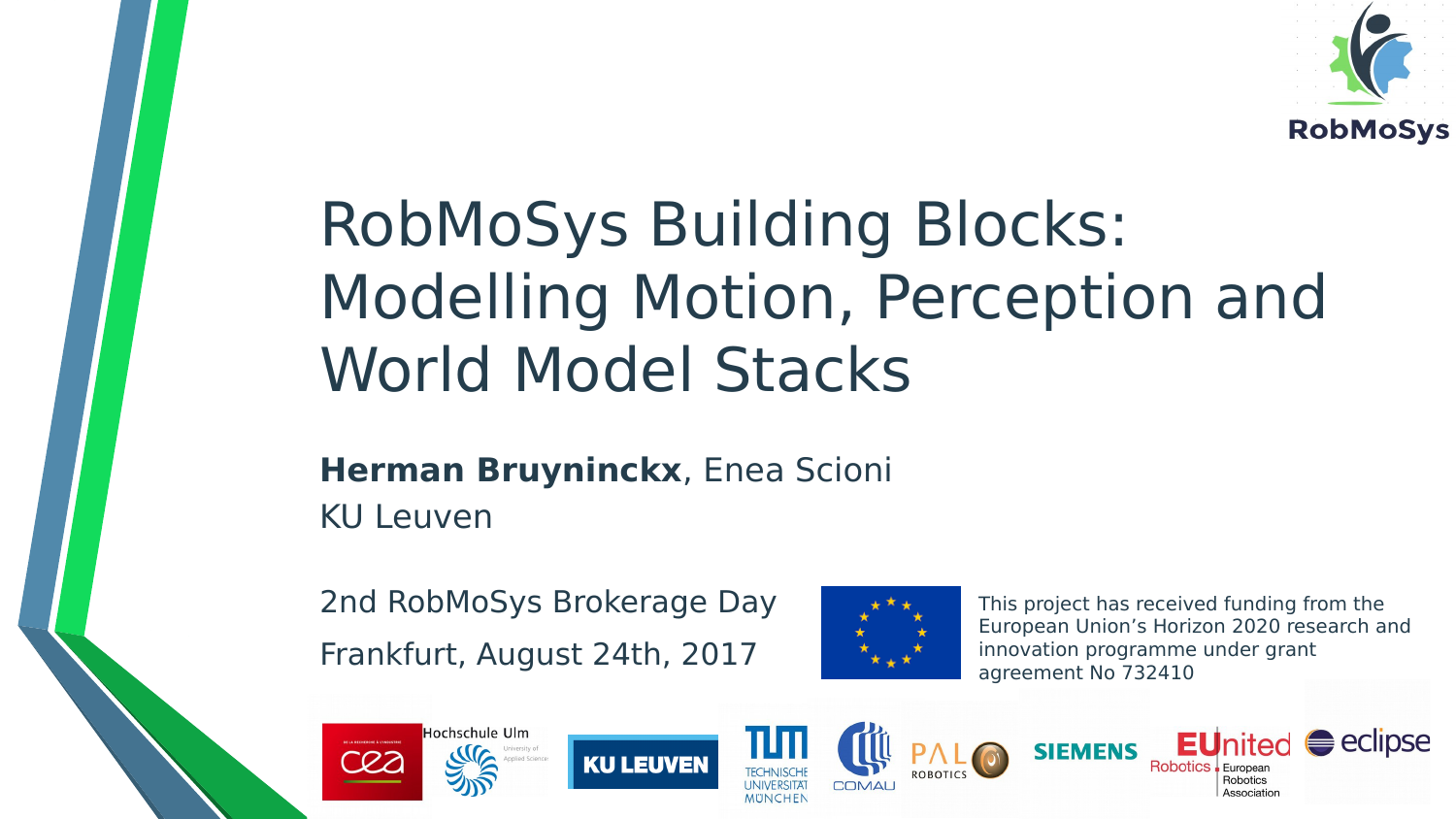### Building Blocks: Motion, Perception and World Model Stacks

Basic functionalities that allows the robot systems to *act*.

#### • **Digital Platform**

- covering all possible robotic systems
- only 100% well-consolidated functionalities
- **Composability**
	- of algorithms:  $data + function + control flow$
	- "composition over inheritance"
	- sequential, concurrent, and distributed programming
- **Mechanisms and policies**
	- structure  $=$  graphs, tools  $=$  graph traversal
	- behavior: kin. & dyn. functionalities/solvers
	- no magic numbers: all structure & behaviour parameters in models



Ecosystem

Tier 3

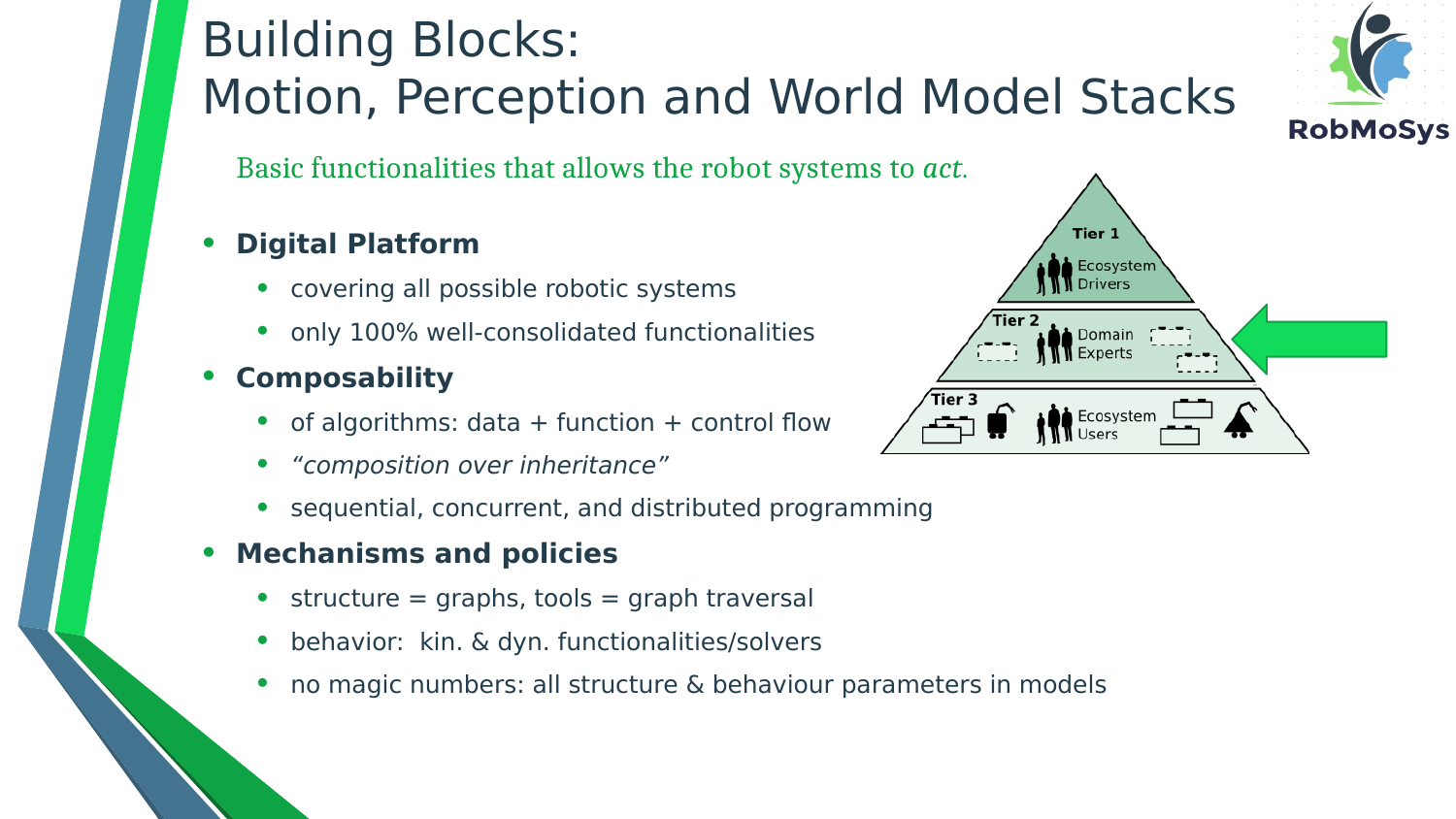# Modelling Principles



Motion, Perception and World Model stacks are about *functionalities*

- **Composability:** new functionalities are created by composing existing ones, not by inheriting their behaviour
- **Reusability:** minimize duplication in different contexts
- **Usability:** easy to use, intuitive, userfriendly (Who are my users?)

Models should be **designed** for **composability** and **reusability**.

**Usability** is provided by **tools** and **domain-specific languages**

Composability at functional level is different from composability at component level:

- Component-based architecture is about **activities**, **services**, etc;
- Functional architecture is about **data**, **functions**, and **control flows**;
- Concurrency is modelled as **constraints** in **information architectures**, and instantiated in function execution control flow
- Parallelism is instantiated in component-based architectures (deploying functionalities into components)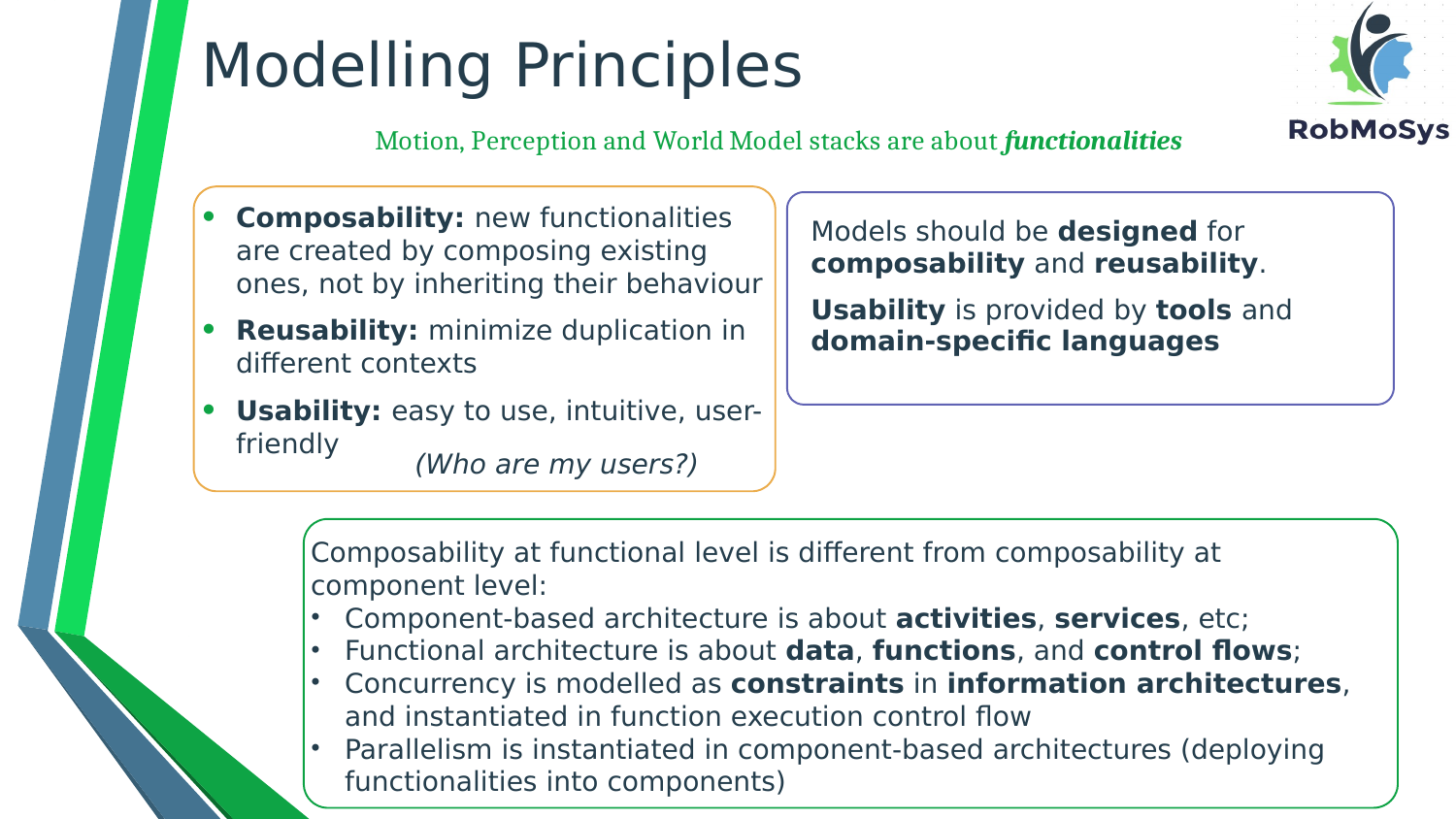

- Entity-Relation **hypergraphs**
- Mereological information (has-a)
- **Topological information (contains, connects)**

Ecosystem

Drivers

Domain Experts

Common structure  $\leftrightarrow$  common tools!



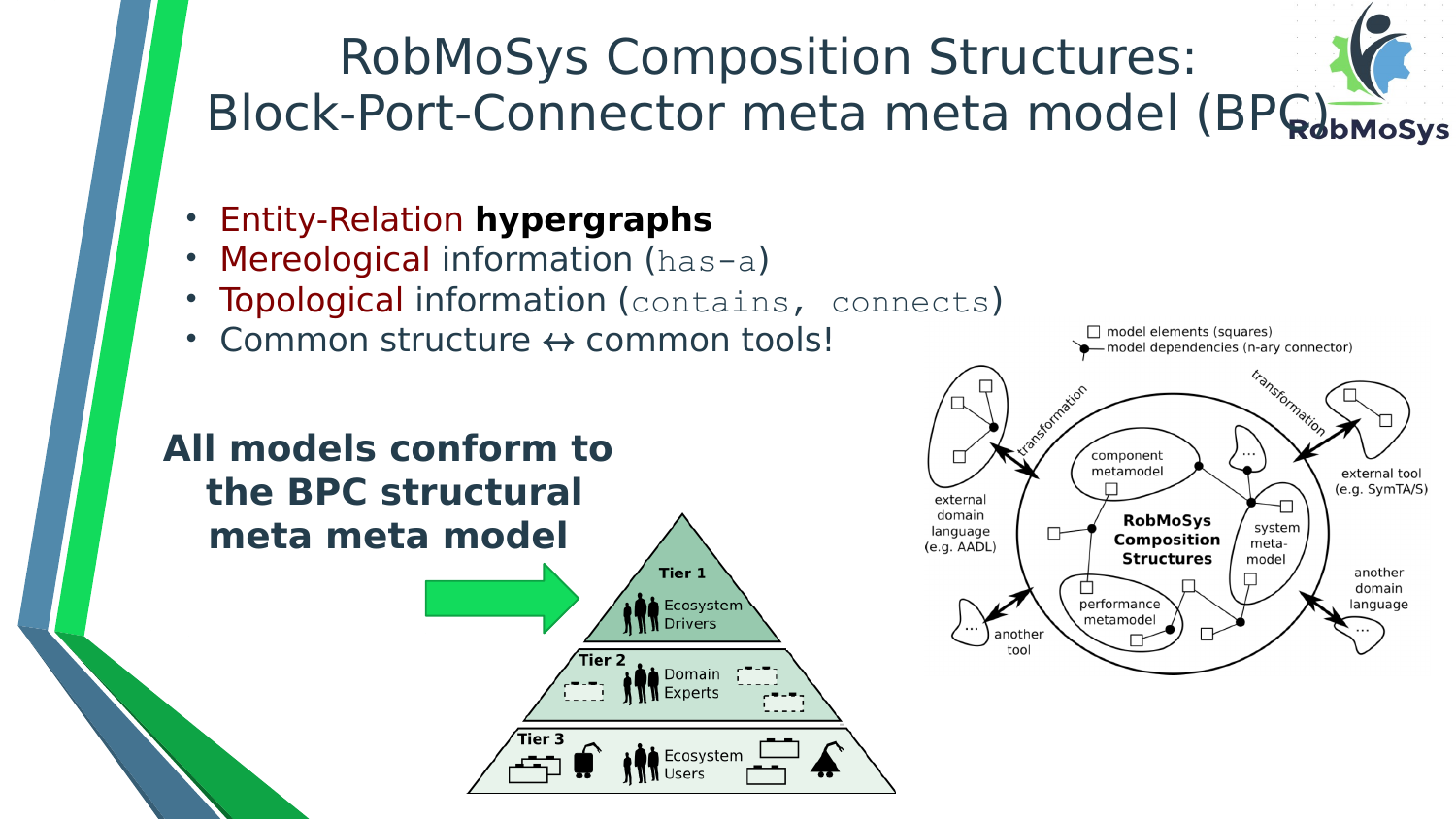### Motion Stack Models: an overview



#### **RobMoSys**

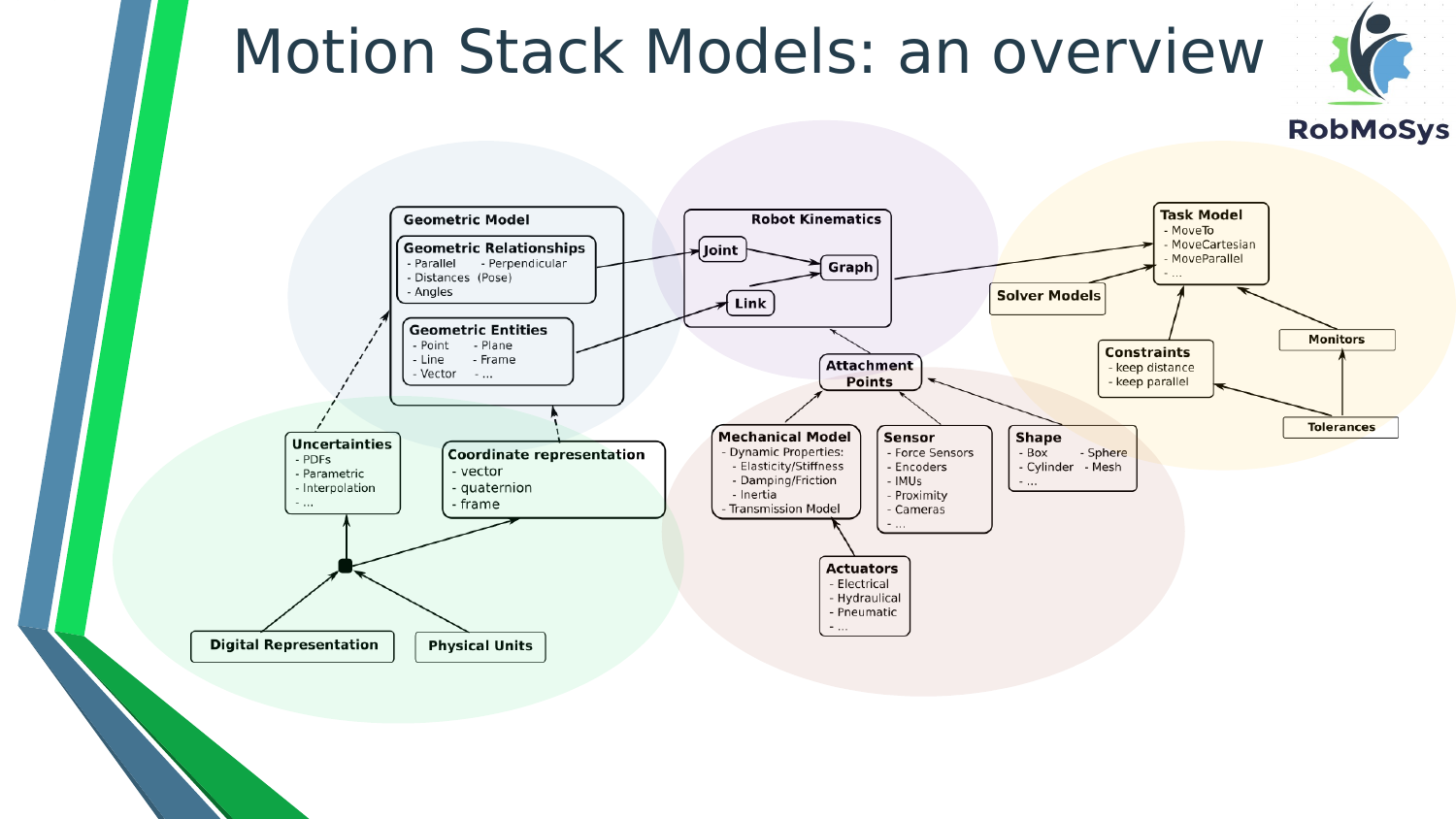### Motion Stack



### **Knowledge-based system (database) conforms to BPC**

#### **Natural hierarchy (physics):**

- battery/mains
- power convertor
- motor
- transmission
- joint
- kinematic chain
- end effectors

#### **Artificial hierarchy (tasks):**

- sustainable lifetime, efficiency
- minimal heath and vibration
- mechanical & electrical safety
- Move, MoveTo, MoveConstrained
- MoveCoordinated,

MoveOrchestrated,

MoveChoreographed

**Energy, force and voltage are composable, time, motion and current are not.**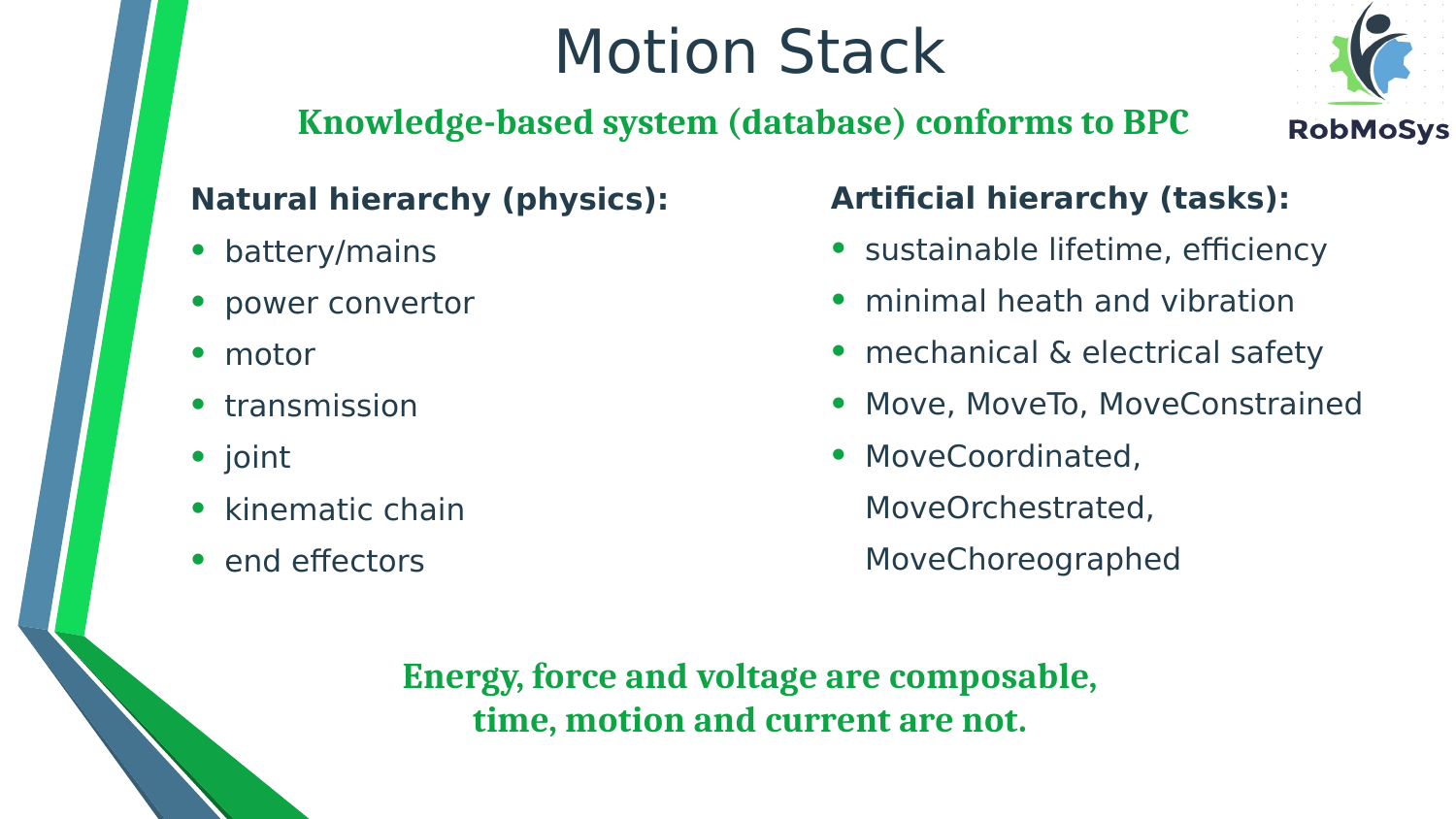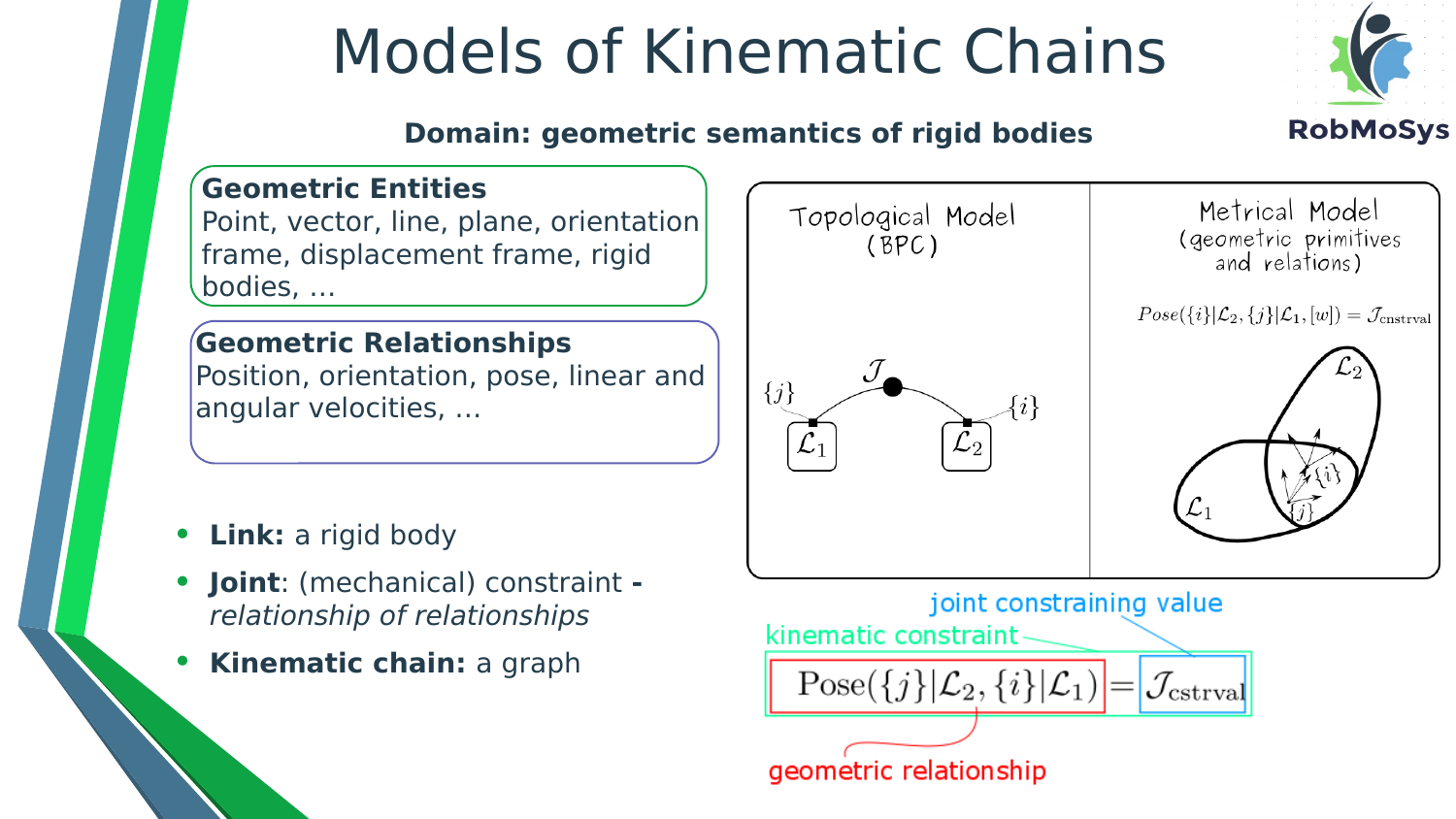

**Solver sweeps: structural model, to connect "fusion" to, with perception and world model in most efficient way.**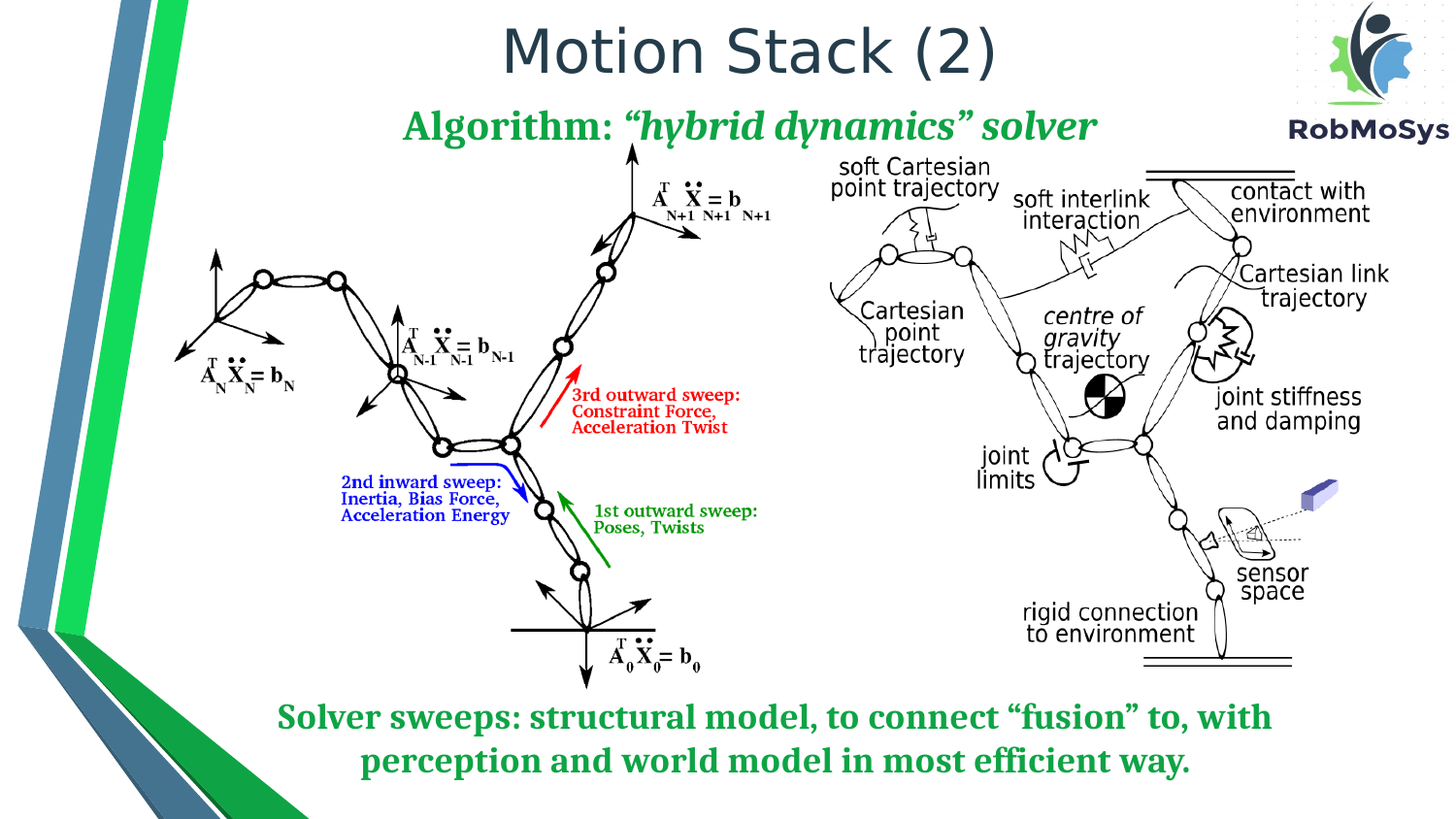## Models of Algorithms



#### **Entities and Relationships:**

- D-block: (digital) **data** (representation)
- F-block: pure **function** (no side effects)
- S-block: scheduling (or **control flow**)
- C-block: **composition** of the above

**Note**: this is not robotics specific (hence, "meta meta"), but useful in motion, perception, and world model

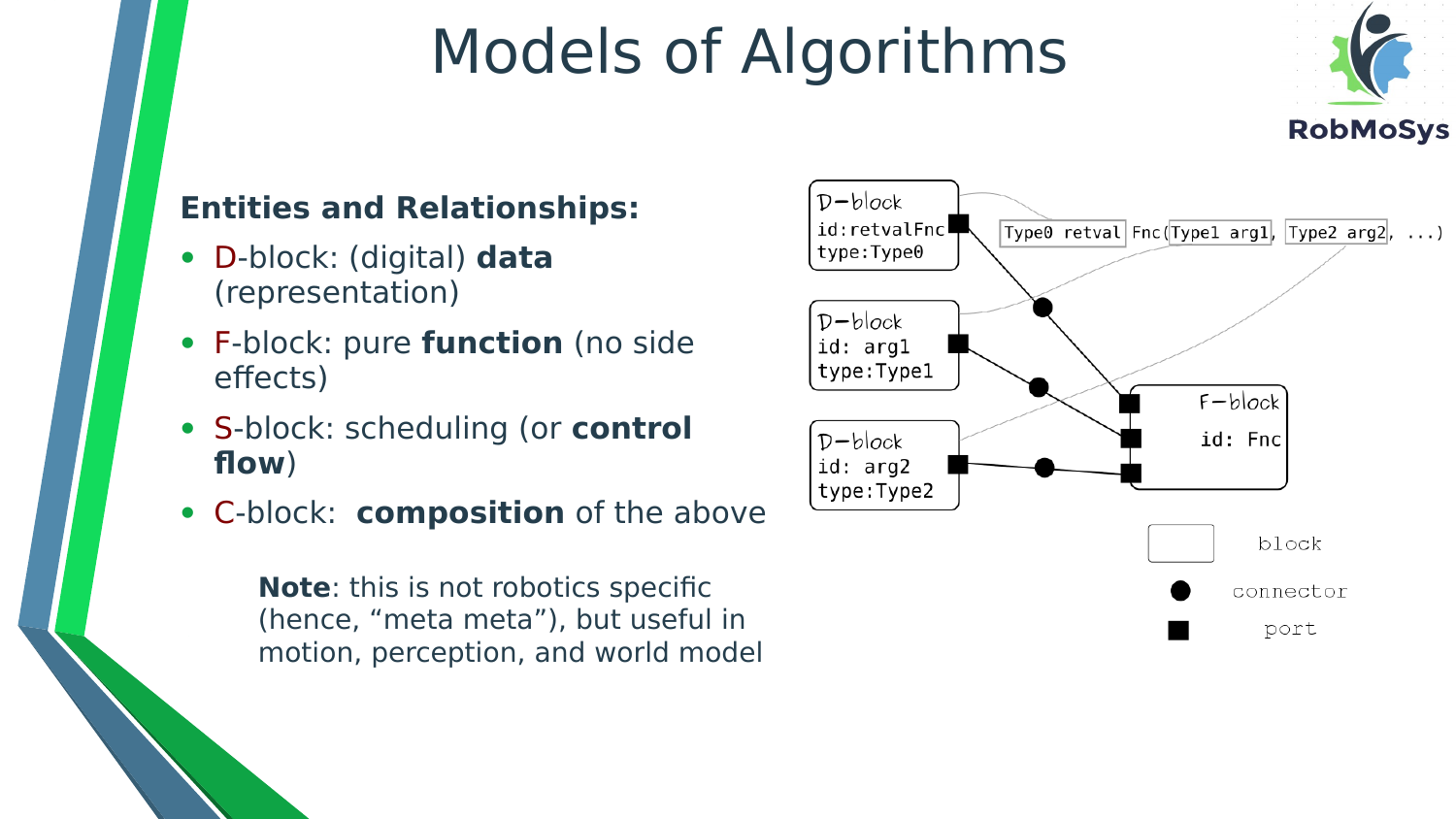## Integration algorithms-components



#### **Algorithm:**

- **Synchronous, no side effects**
- Processes motion, perception, world and task data, at **all** levels of abstraction
- Composes different levels of abstraction: mereology, topology, geometry, dynamics, …

#### **Component:**

- **Asynchronous, side effects**
- Responsive to real-time queries
- Composability: view and levels of abstraction in data streams
- Distributed
- Life Cycle, history, logs

**Synchronous, concurrent, distributed programming is tough**

**Concurrency relevant for algorithms** *and* **components**